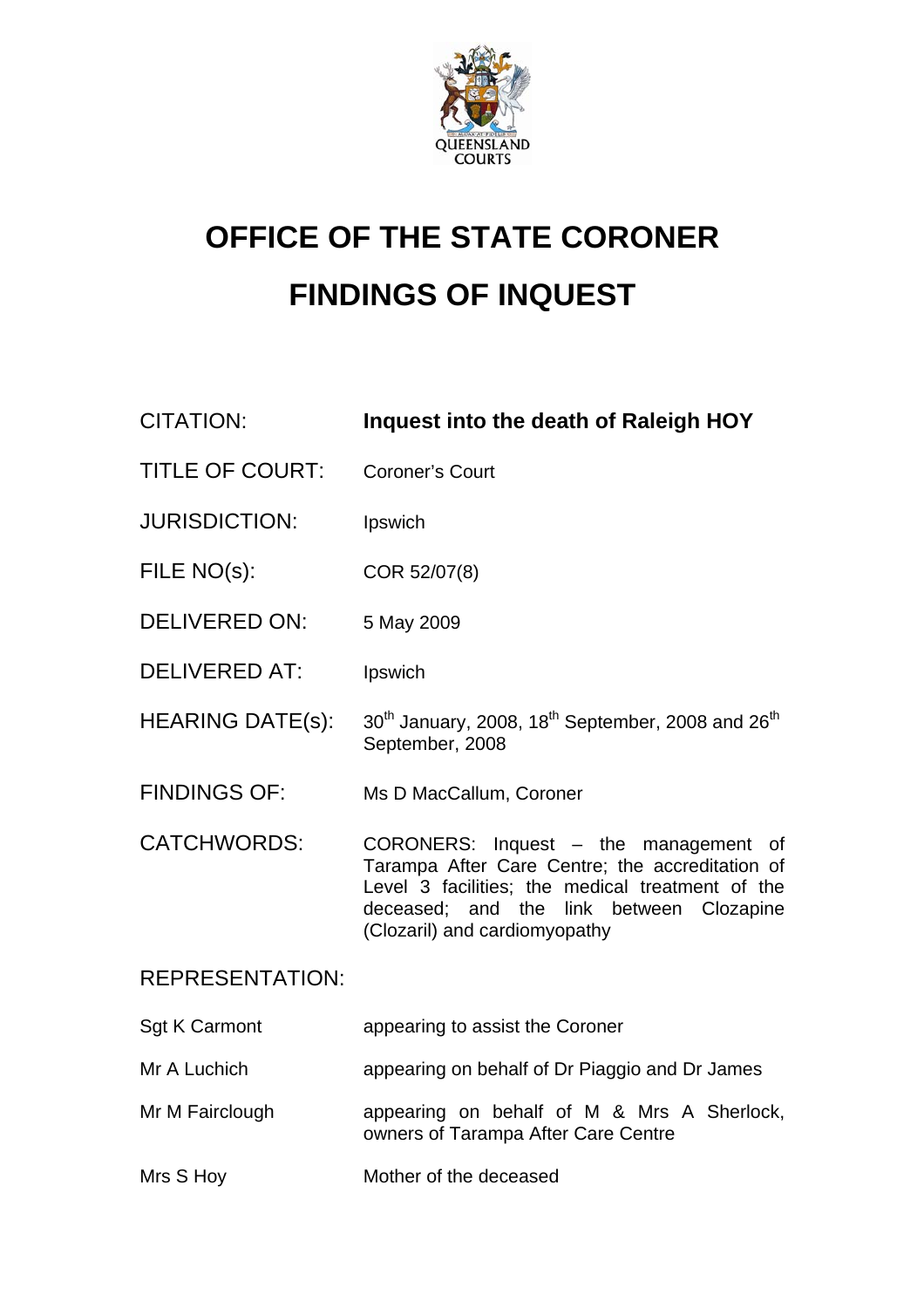## **CORONERS FINDINGS AND DECISION**

The *Coroners Act 2003* provides in s45 that when an inquest is held into a death, the coroners written findings must be given to the family of the deceased person and to each of the persons or organisations granted leave to appear at the Inquest. These are my findings in relation to the death of Raleigh Hoy. They will be distributed in accordance with the requirements of the Act.

### **CORONER'S JURISDICTION**

A coroner has jurisdiction to inquire into the cause and circumstances of a reportable death. Where possible the coroner is required to find:

- Whether death in fact happened;
- The identity of the deceased;
- When, where and how the death occurred; and
- What was the cause of death.

An Inquest is not a trial between opposing parties but an inquiry into the death. The focus is on discovering what happened, not on ascribing guilt, attributing blame or apportioning liability. The purpose is to inform the family and the public of how the death occurred and if relevant, recommending ways to reduce the likelihood of similar deaths. As a result, the Act authorises a coroner to make preventive recommendations concerning public health or safety, the administration of justice or ways to prevent deaths from happening in similar circumstances. However, a coroner must not include in the findings any comments or recommendations, or statements that a person is or maybe guilty of an offence or express an opinion on any civil liability.

## **ADMISSIBILITY OF EVIDENCE AND THE STANDARD OF PROOF**

Proceedings in a coroner's court are not bound by the rules of evidence because s37 of the Act provides that the court "*may inform itself in any way it considers appropriate".* That does not mean that any piece of evidence, however unreliable or irrelevant will be admitted and acted upon. It simply enables the coroner greater scope to receive information that may not be admissible in other proceedings and to have regard to its provenance when determining what weight should be given to the information.

A coroner should apply the civil standard of proof, namely the balance of probabilities but the approach referred to as the *Briginshaw* sliding scale is applicable. This means that the more significant the issue to be determined, the more serious the allegation or the more inherently unlikely an occurrence, the clearer and more persuasive the evidence should be.

A coroner is obliged to comply with natural justice and to act judicially. This means that no findings adverse to the interest of any party may be made without that party first being given an opportunity to make submissions against findings that might be damaging to the reputation of any individual or organisation.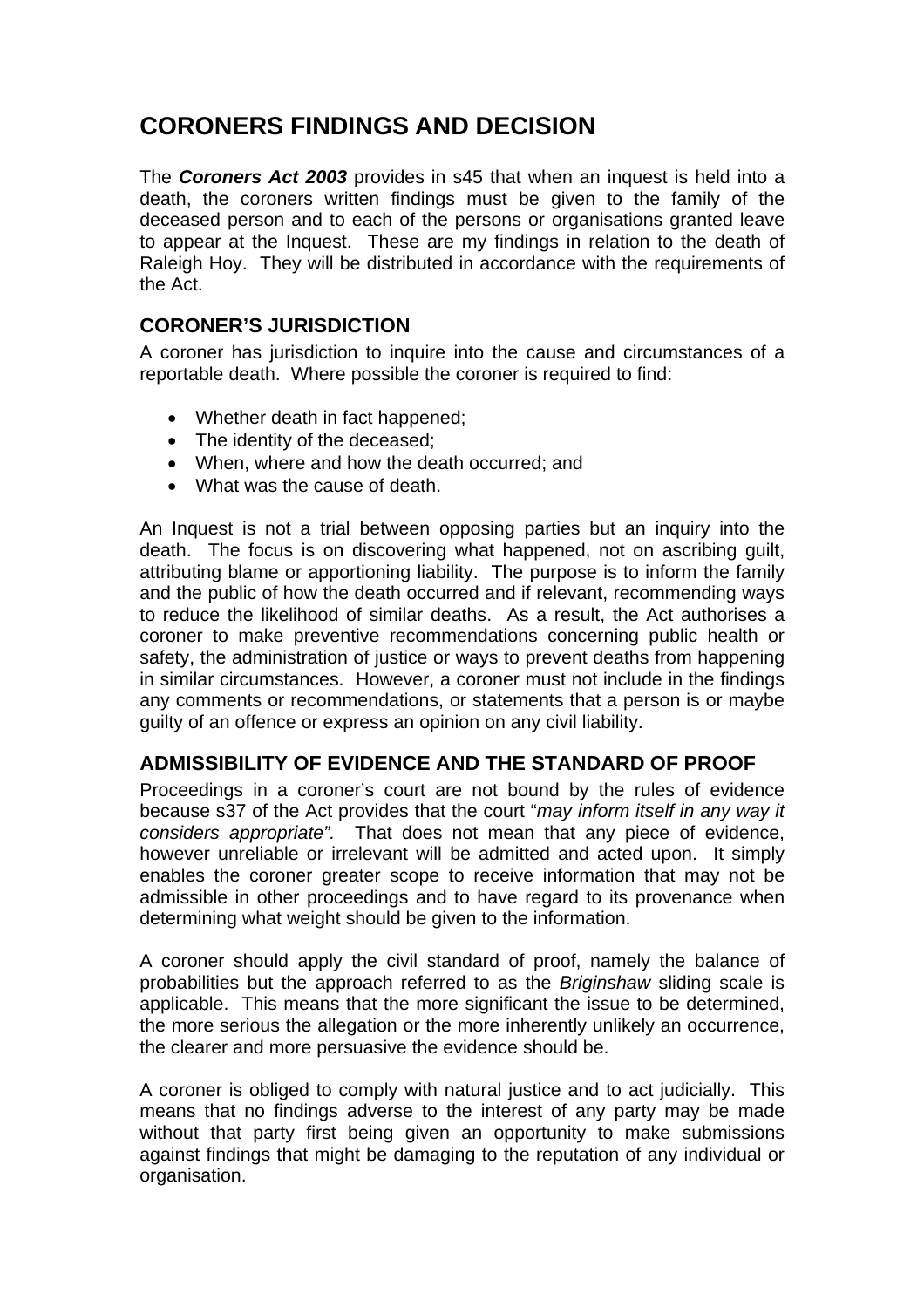## **BACKGROUND**

Mr Hoy had a long and complex history of mental illness. The diagnosis prior to his death was that he had autistic spectrum disorder and schizophrenia and had been on significant medication for these conditions for some years. At the time of his death he was taking the following medications:

Clozaril three times per day; Lithicarb twice per day; Valpro 3 times per day; Fefol once per day; Probitor once per day.

In January, 2005 he was transferred to the Tarampa After Care Centre in Tarampa and remained there until his death on the  $6<sup>th</sup>$  January, 2007. His mother requested an Inquest based on the medications he was prescribed and her concerns, probably fuelled by a comment in the autopsy report, that these medications led to the death of her son.

Prior to residing at Tarampa, Mr Hoy had lived at Kia Ora Lodge at Sandgate since about February 2000. In August 2004 he was given a notice of eviction due to his increased needs and inappropriate behaviour. A letter dated 28<sup>th</sup> January 2005 from the Sandgate Community Mental Health Services refers to this notice but also refers to the hostel closing at which time Mr Hoy was hospitalised pending relocation.

## **TARAMPA AFTER CARE**

Tarampa After Care is a Level 3 accommodation facility accredited pursuant to the *Residential Services (Accreditation) Act 2002*. Such facilities need to comply with 38 standards. Of these 22 relate to accommodation requirements, 6 relate to food standards and 22 relate to personal care services. A level 3 residential is one which provides three levels of service. These are accommodation, food service and personal care service. A level 1 residential provides only accommodation, level 2 provides accommodation and a food service and level 3 provides the additional service related to personal care assistance. Accreditation can be for 1 year or up to 3 years. The provider's accreditation is reviewed at the expiration of the period for which accreditation has been granted.

Upon registration a Level 3 facility is subject to at least monthly visits from the Community Visitor Program which is established under the Guardianship and Administration Tribunal. The purpose of these visits is to ensure that residents are appropriately dressed, that aspects of personal hygiene are being attended to, whether residents have access to outings/social events, whether basic freedoms (such as freedom of movement about the premises) are being infringed, the manner and recording of the distribution of medications, a check on food service delivery, whether the residents have any complaints and whether the premises are being appropriately maintained.

Mr Haralampo, who is the Manager of the Residential Services Accreditation Branch of Compliance, provided evidence as to the requirements of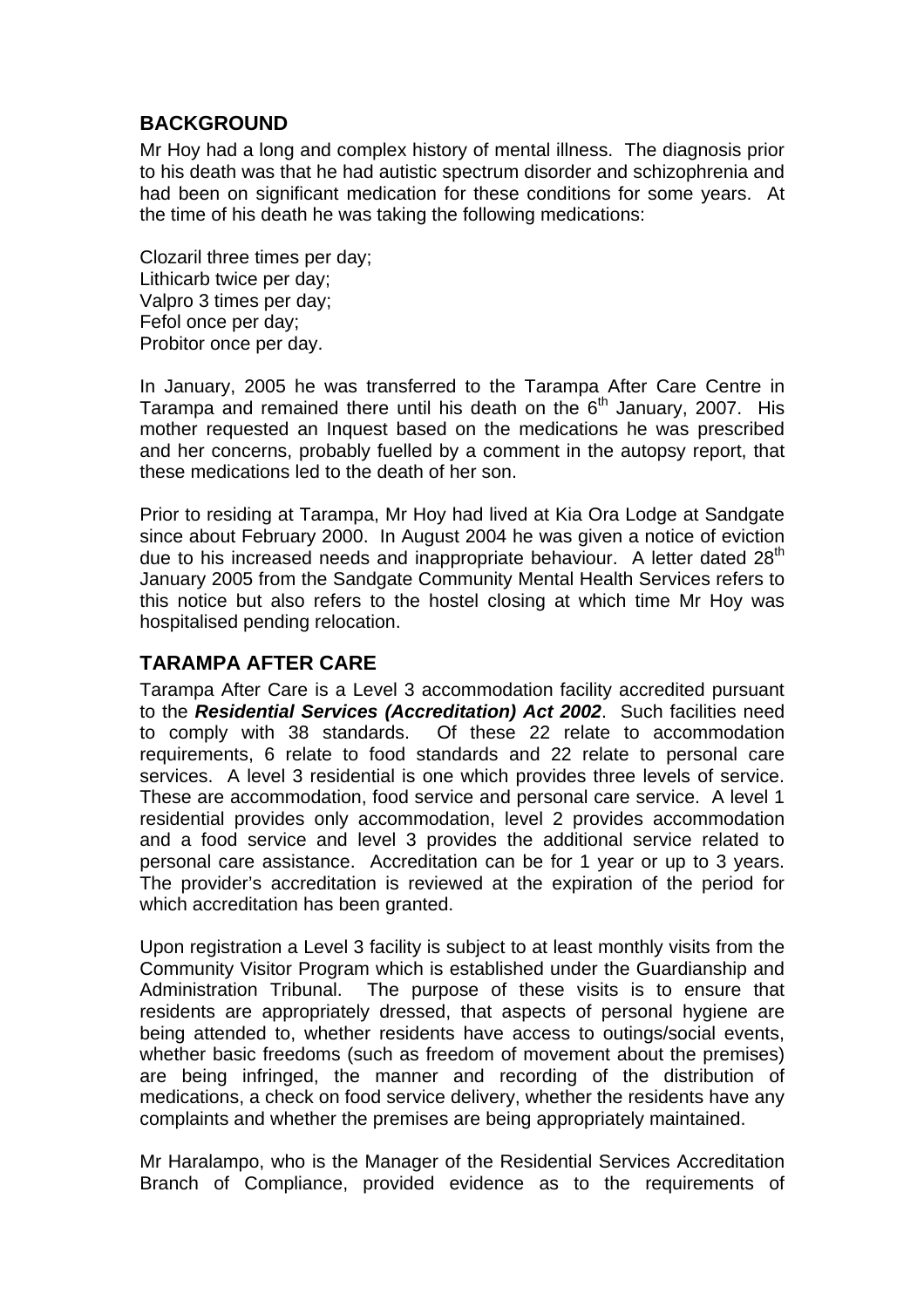accreditation. It is probably fair to say that the regulations are cast in broad terms and that to some extent aspects of the evaluation are determined by Mr Haralampo or the occupant of his position from time to time. The initial registration is essentially done on a self assessment provided by the service provider with no apparent independent checks. Further once accreditation is applied for and whilst there is an initial visit to observe procedures it seems that once accreditation is granted, there is a fair degree of self regulation involved, although with the overriding observations of the Community Visitor.

Interestingly Mr Haralampo when asked how a determination was made as to an appropriate staffing ratio stated that during the accreditation process a number of residents are spoken to for the purpose of ascertaining their views on the operation of the facility. Further it seems some arbitrary number such as the square root of the number of residents is used to determine a cross section of the residents. It becomes immediately obvious that there is a flaw in this approach as it presupposes that all residents are capable of speaking for themselves. Whilst Mr Haralampo stated that in cases where a person was unable to speak for him/herself an approach would be made to the next of kin or the Adult Guardian. That again presupposes that the resident has a family in regular contact or that the Adult Guardian has meaningful information about the level and standard of the resident's care.

If I correctly understand Mr Haralampo's evidence the Act and Regulations were brought into effect partly in response to the closure of residential facilities as a consequence of the 60 Minutes report about residents of mental institutions being bathed in kerosene and also as a consequence of the disastrous fires in Sandgate and Childers. The legislation was introduced with a view to keeping as many residences as possible open but with putting some regulatory procedures in place. This is undoubtedly the rationale for keeping the regulations broad in their terms. It is probably fair to say that the legislation remains a "work in progress".

Mr & Mrs A Sherlock were at the time of Mr Hoy's death and at the time of the Inquest the owner/operators of the Tarampa After Care Centre. Mr Sherlock gave evidence about the procedures in place at the time of Mr Hoy's death. He said that the residence provides accommodation for up to 55 residents although at the time of Mr Hoy's death there were about 50 people living there. It seems that only Mr Hoy and one other resident, who had a stroke related disability, required full personal care. The other residents required varying levels of assistance.

The facility had, in consultation with and at the instigation of Dr Piaggio, Psychiatrist, introduced a communications book for the purpose of noting medical related concerns and this was available to both, Dr Piaggio and Dr James, the GP treating Mr Hoy. Dr Piaggio had frequent recourse to this book but it seems it was less useful to Dr James. I am unsure after the evidence whether Dr James chose to disregard it or was unaware of it.

The book was a single bound volume with alphabetical tabs relating to each resident. The only downside seems to be that the book was from time to time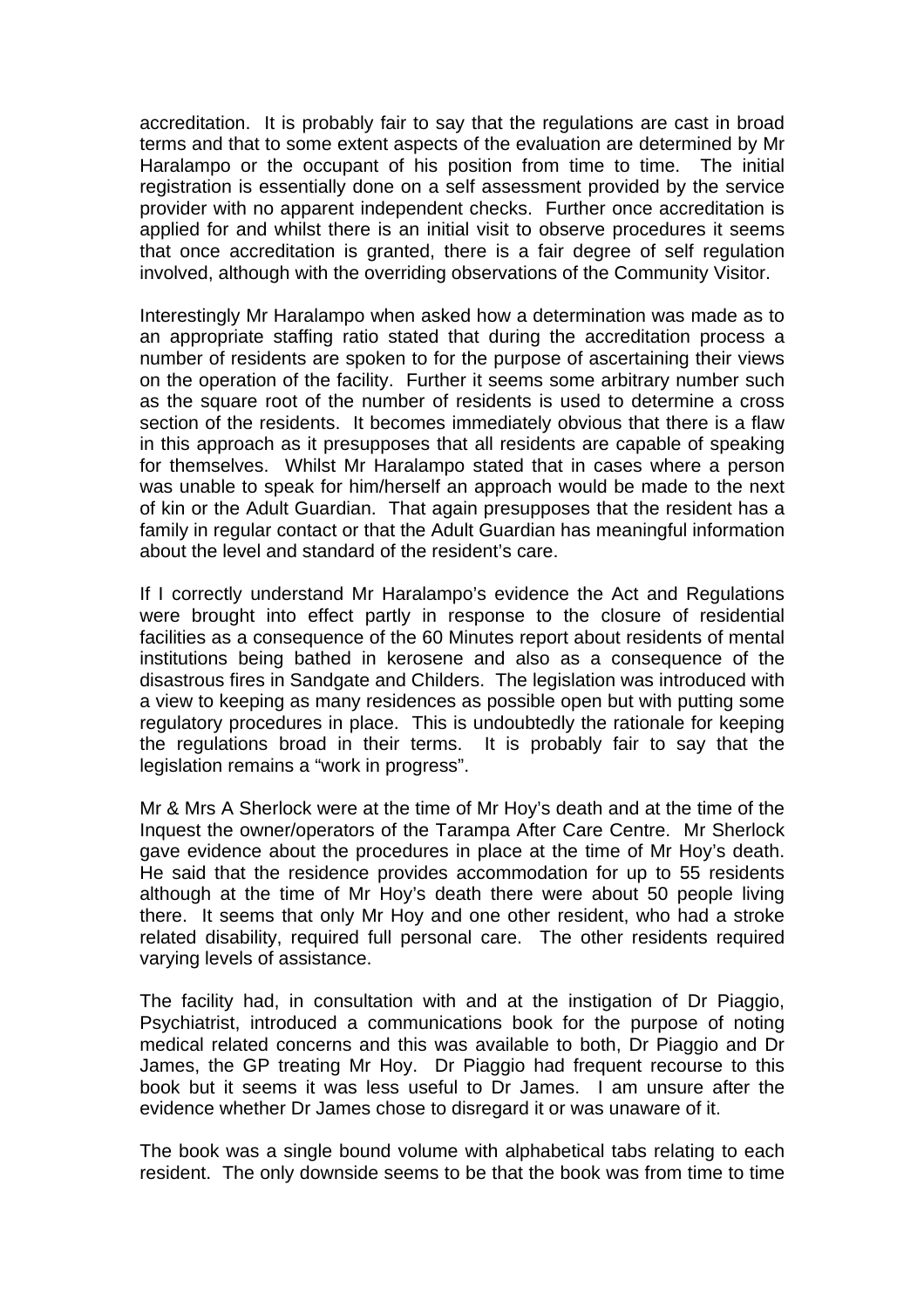sent with the residents when they were going to medical appointments at Mental Health/Dr Piaggio. Therefore any comments or concerns, which occurred in the absence of the book, would have to be entered after its return. There are obvious difficulties if the person making the observation had gone for the day or even remembered to note it up upon its return. Perhaps this is something that the operators could look at to determine if the notes, relevant to the resident, could be copied and sent without the book having to leave. Dr Piaggio also said that he used it for the purpose of including comments, some for the benefit of the operators and some for the benefit of the resident's GP.

Mr Sherlock also gave evidence of the staffing levels. Essentially there is one staff member in attendance 24 hours per day on a shift or roster basis. During the day there may be additional staff as Mr & Mrs Sherlock are there during business hours but after hours and on weekends the role falls to one person. This person is expected to monitor the residents and to ensure they are all in bed at lights out, that meals are served, medications handed out, that the building is secure and to be available to assist if anyone gets into trouble during the evening or if there is some other emergency.

Mr Sherlock says that the residence is treated as the home of the occupants so they are expected, where possible, to assist in the general maintenance of the facility. He specifically mentioned assisting in the kitchen with serving and cleaning up but I am unaware of what arrangements are made for cleaning the premises, laundry etc.

The staff does not have any specialist training in dealing with mental health issues and it seems only a very low level of first aid training. Although Mr Sherlock argues that the facility provides accommodation only for people who have a level of self sufficiency that is not an entirely accurate picture. It was clear from his evidence that at the time of Mr Hoy's residency there were at least two people who needed assistance with showering and toileting, he also mentioned an occupant who had alcohol related dementia.

Whilst the staff hand out the medications which have been pre packaged in Webster packs there does not seem to be any accurate accounting there for. For example if a resident receives his tablets but is not seen to consume them the system seems to be inadequate for getting this information to the medical providers. I accept that there is no power to force the taking of medication but I would have thought this was an issue with potentially serious consequences. If, for example, there is a person who is required to take medication which is "life saving" then I might have thought that some attempt would be made to advise the doctor of this or to follow up with the patient to attempt to get him/her to comply. Equally the failure to take psychotic type medication can have serious consequences.

Mr Sherlock did say that checks were done of the rooms to make sure that medications were not being stored but that is not the complete answer. The medications may be getting passed onto other residents, being flushed down toilets and/or being disposed of in a number of other ways. This is an issue which needs to be addressed.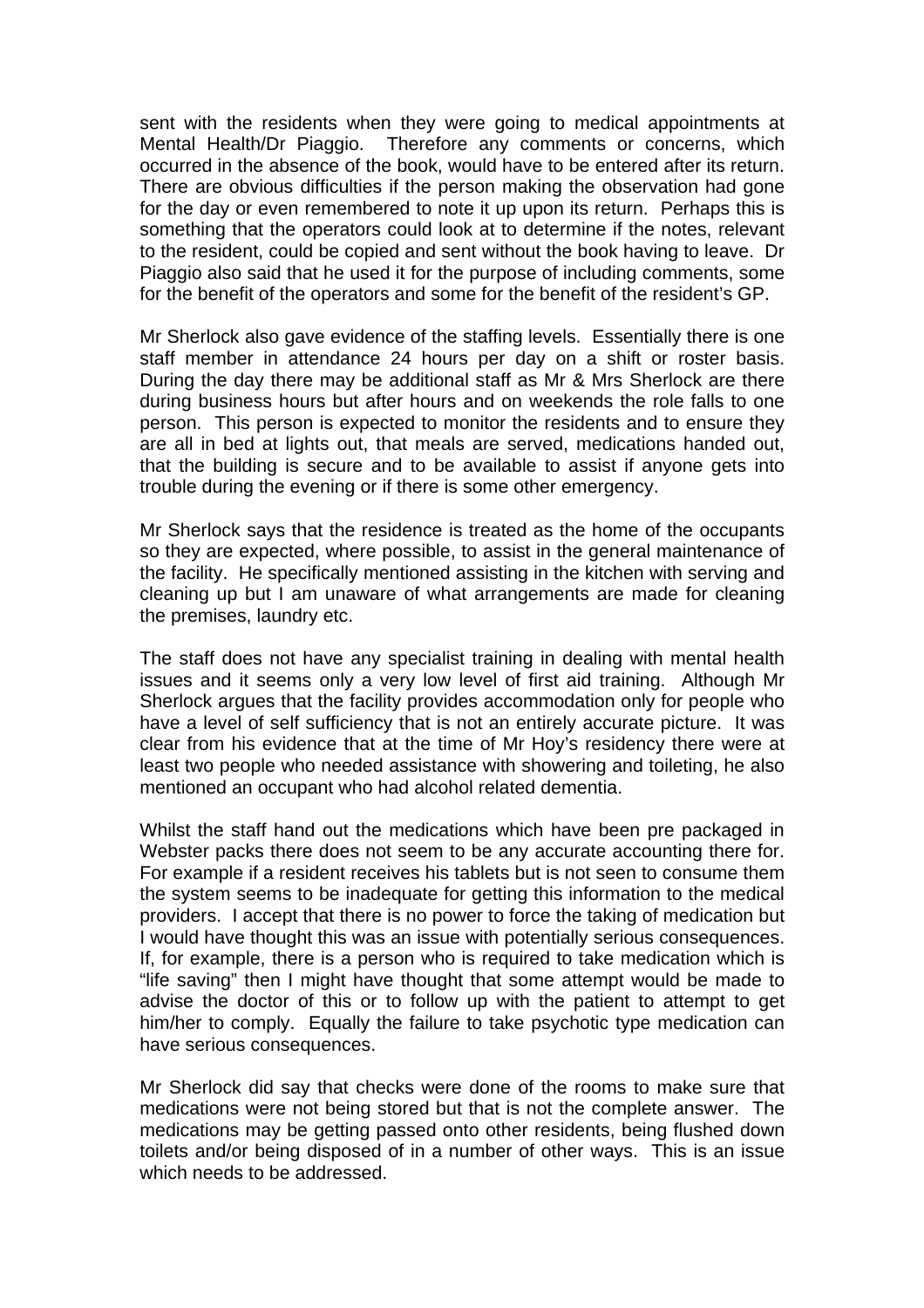Ms Gloria Lomax was the staff member on duty on the day of Mr Hoy's death. She says that she was responsible for serving dinner to the four early diners and giving them their medications. She said that she had to fetch Raleigh from his room and as he sat she heard him say that he was having trouble breathing. She asked if he had asthma to which he replied "no". He sat down and she handed him his medication. He then stood up and went towards his room. After she completed her tasks she went to his room and again asked him how he was and he again relied that he was unable to breathe. She says that she went back to the kitchen to get her mobile phone and asked one of the other residents, a person by the name of Ken, to come and assist her. She says that as they walked towards the room she phoned "000". When they arrived at the room she says that Ken checked on Raleigh and said he thought that Raleigh was no longer breathing. She says that Ken took the phone from her and informed the "000" operator that the ambulance was needed immediately. Upon arrival it seems that the ambulance determined that Mr Hoy was already deceased and so the police were informed.

Mr Raymond John Howe is the Chief Executive Officer of the Purple Heart First Aid Training. His organisation was responsible for the training of Ms Lomax whilst at Tarampa After Care Centre. His organisation runs senior first aid courses and CPR training. This is an accredited training organisation through the Department of Employment and Training. The course undertaken by her was only for CPR competency. It is basic in nature and it seems limited to the basic techniques but with a rider that the trainee's safety is paramount. It does not seem that it determines how well the trainee will respond in a stressful situation or in fact if they would or could respond at all. It seems as though Ms Lomax did panic and did not even attempt CPR.

#### **FAMILY CONCERNS**

At the outset Mrs Hoy was concerned that her son had been over medicated. She stated that she was not aware he was epileptic and did not think that such medication was necessary. Further she believes the drugs prescribed were dangerous and in particular *Clozaril (Clozapine)* was the one she was most concerned about. It was her view that Clozapine was the cause of his death because of its association with cardiomyopathy. She also expressed concern that there was no contact with her or any other member of his family as to his commencement on Clozapine.

She also expressed some concern about the facilities at Tarampa After Care stating that her son had sufficient funds, which were administered by the Public Trustee to provide better accommodation. She stated that he was required to share a room.

She also made some references to what she perceived as mistakes in the autopsy report, namely comments about her son having grey hair and that he was uncircumcised. However on my reading of the report I did not form the view that the Pathologist had said anything which was incorrect. He referred to Mr Hoy as showing signs of "*early greying*" and that the penis "*appears uncircumcised*".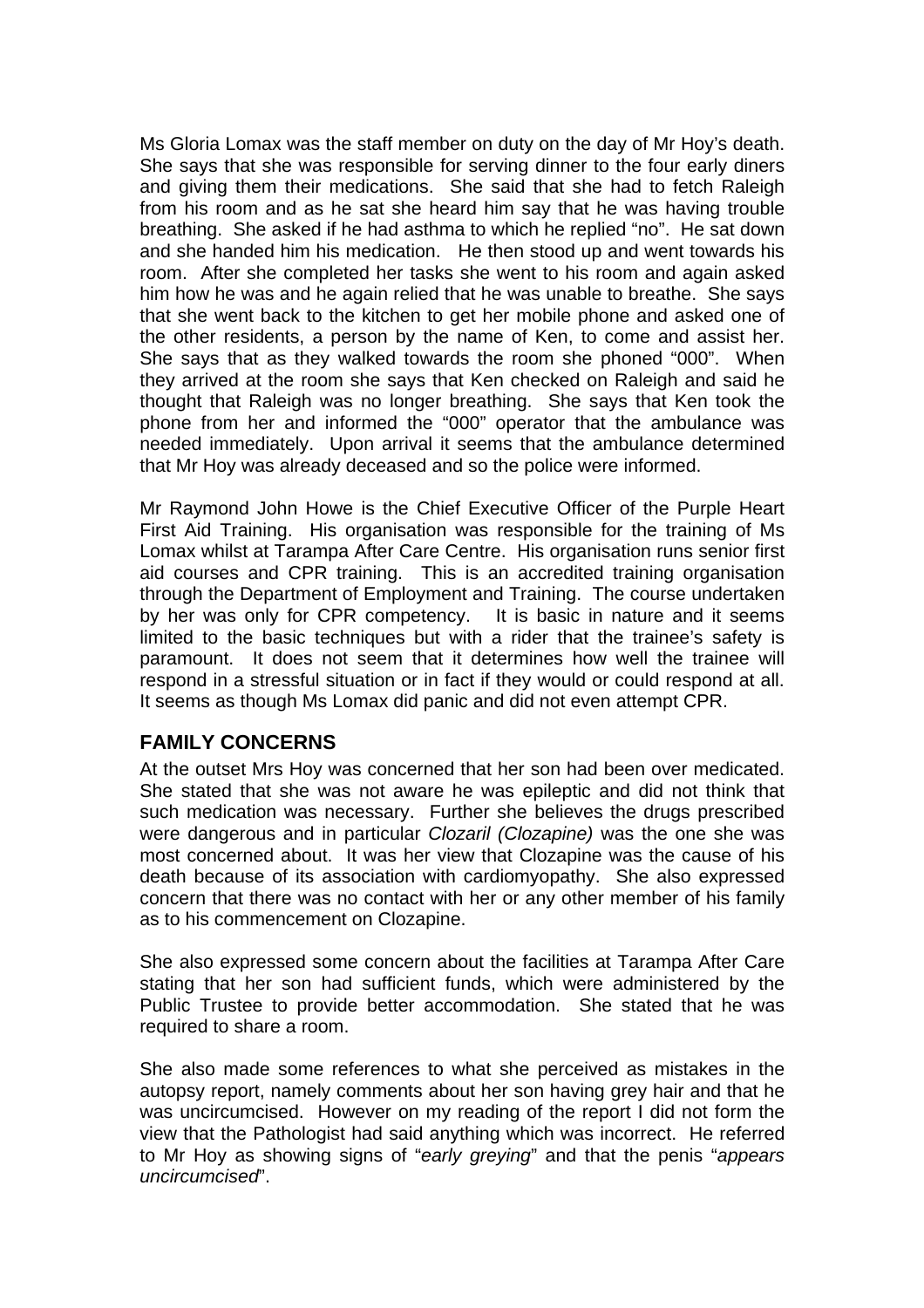## **ISSUES FOR THE CORONER**

Apart from the findings required pursuant to the Act the issues which have arisen are:

- (a) the management of Tarampa After Care Centre;
- (b) the accreditation of Level 3 facilities;
- (c) the medical treatment of the deceased; and
- (d) the link between Clozapine(Clozaril) and cardiomyopathy.

## *(a) Management of Tarampa After Care Centre*

As previously noted Mr Hoy was a resident of the above centre and had been for a period of about 2 years prior to his death. He was placed there at the request of the Sandgate Community Mental Health Service because of a change in residential arrangements in Sandgate.

There are many positives about the Centre. It appears to have a pleasant aspect for the residents in a attractive rural setting. It has a number of facilities such as a pool, tennis court and picnic area for the use of the residents. The photos show premises which appear clean and well appointed and with grounds which also appear well maintained. Further it seems that appropriate practices were implemented for the delivery of medications although I will have some comment about the following up of those practices. I also note that Dr Piaggio commented favourably about the commencement of the communications book although again I have commented previously about some potential improvement in the use of that book.

On the negative side it is my observation that there is perhaps insufficient staff or at least staff with appropriate training and appropriate personality to deal with persons who have disabilities of varying kinds. At the outset I acknowledge that this Centre is *not* a nursing home but it is clear that it does provide accommodation for people with varying levels of disability and varying behavioural challenges. That being the case I would think that as a starting point it should ensure:

- (a) That it employs staff competent to deal with varying and challenging behaviours/disabilities;
- (b) employs sufficient staff to ensure that if an emergency arises then there is sufficient staff to ensure the emergency is properly handled and that the remaining residents are not compromised as to safety or needs;
- (c) have staff competent in first aid and CPR techniques; and
- (d) ensure that panic/alert buttons or phones are at close intervals about the premises to ensure speedy contact with emergency services.

What seems to have been one of the failures in this incident was that:

- (a) Ms Lomax was the only person on duty responsible for the handing out of medications, serving of meals and to handle any emergency which may arise;
- (b) Ms Lomax was not really suited to deal with an emergency and did not even attempt CPR although she had training in that regard;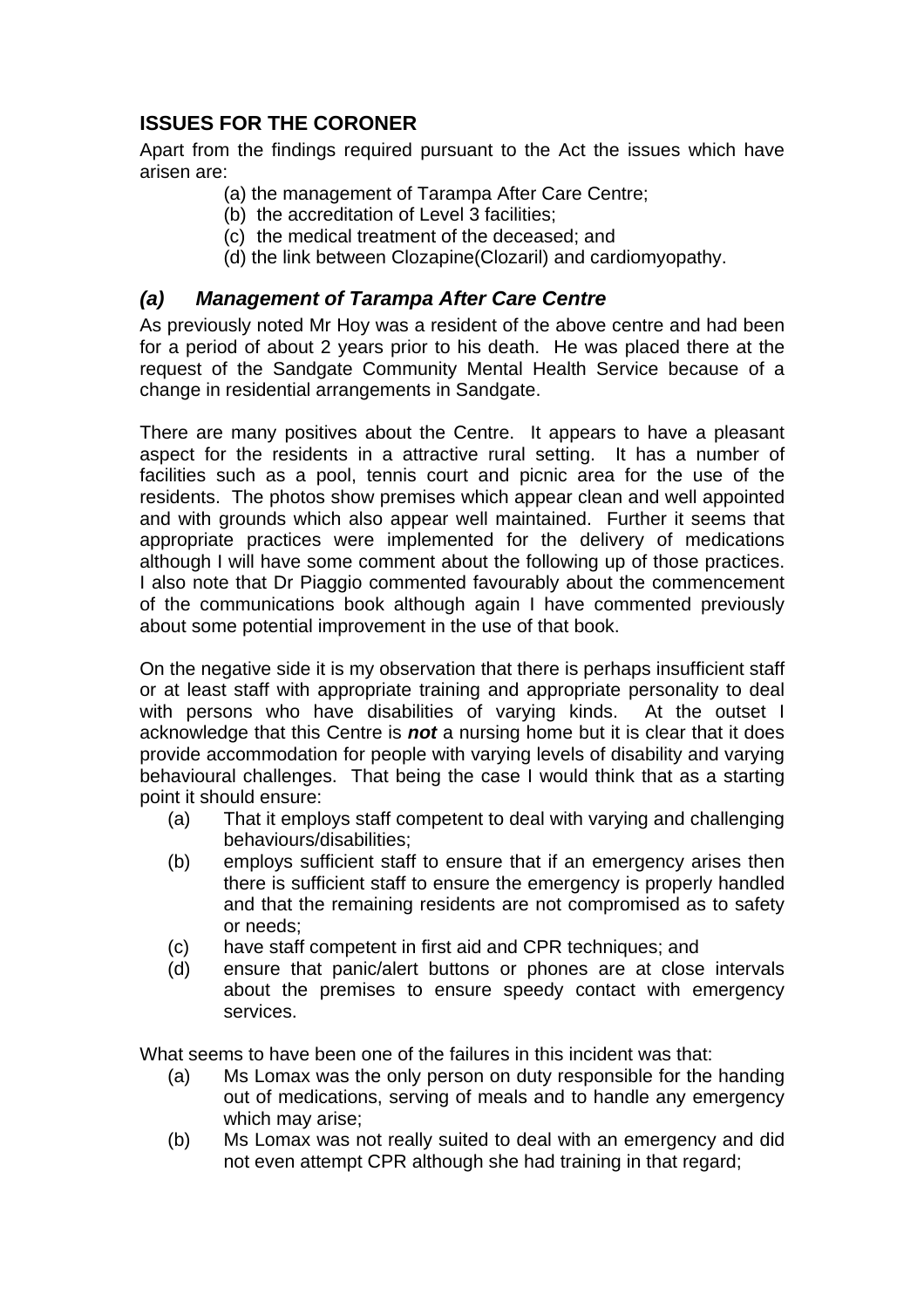- (c) There was no panic/alert button close by which could either have been accessed by a staff member OR a resident if the need arose;
- (d) Some time was lost in Ms Lomax continuing to serve the meals before attending to Mr Hoy;
- (e) Further time was lost in having to return for her phone to contact the ambulance.

Had there been at least another staff member that person could have immediately gone with Mr Hoy to his room and monitored his situation. In her initial report of the incident Ms Lomax stated that she had to return to the kitchen area for her phone before she was able to contact the ambulance but she said in evidence that she had taken the phone with her. In this latter regard I did not believe her and consider that the statement made immediately after the incident and in the absence of any reasonable explanation for the change, was the correct version of events. This means that further precious time was lost. Again if there had been a phone or other panic/alert button in close proximity she could have called for that help without having to leave Mr Hoy. Indeed had she remained with him she may have been able to commence CPR immediately he stopped breathing.

By saying the above I do not wish to suggest that the outcome for Mr Hoy would have been any different than it was. I mention it only in the hope that the Centre may review its practices. I note that Mr Sherlock stated that the residents were encouraged to regard the Centre as their home and to assist in the operations within their respective capabilities. That being the case another suggestion might be to appoint an appropriate resident or residents who would provide assistance in emergency situations whether by taking over service of meals, accompanying a staff member who might be going to check on an ill resident and to act as "runner" to phone for emergency services or to provide whatever additional assistance required.

The next issue which is of some concern is the distribution of medications. The Centre has an appropriate procedure with "Webster packs" for each individual and arranges for that medication to be given out in accordance with the directions. This clearly provides a service to the residents and is to be commended. However the issue is what happens if the resident refuses or forgets to take the medications. I note that the current practice is for the sheets to be noted as to whether it was received and taken or whether it was received but not observed to have been taken. Mr Sherlock "suggested" that if the medication was not observed to have been taken then it was reported to the Doctor. However this seems to have been only noted in the communications book and it is fairly clear the Dr James in particular has little recourse to that book.

The issue of medication not taken may be a potentially serious problem. Firstly it could result in death or serious medical complications. Secondly if the medication was "saved" it could be potentially lethal if consumed in one large dose. Thirdly it could result in those with mental health issues being adversely affected if the medication is not maintained at appropriate levels thus posing a risk to themselves and/or others.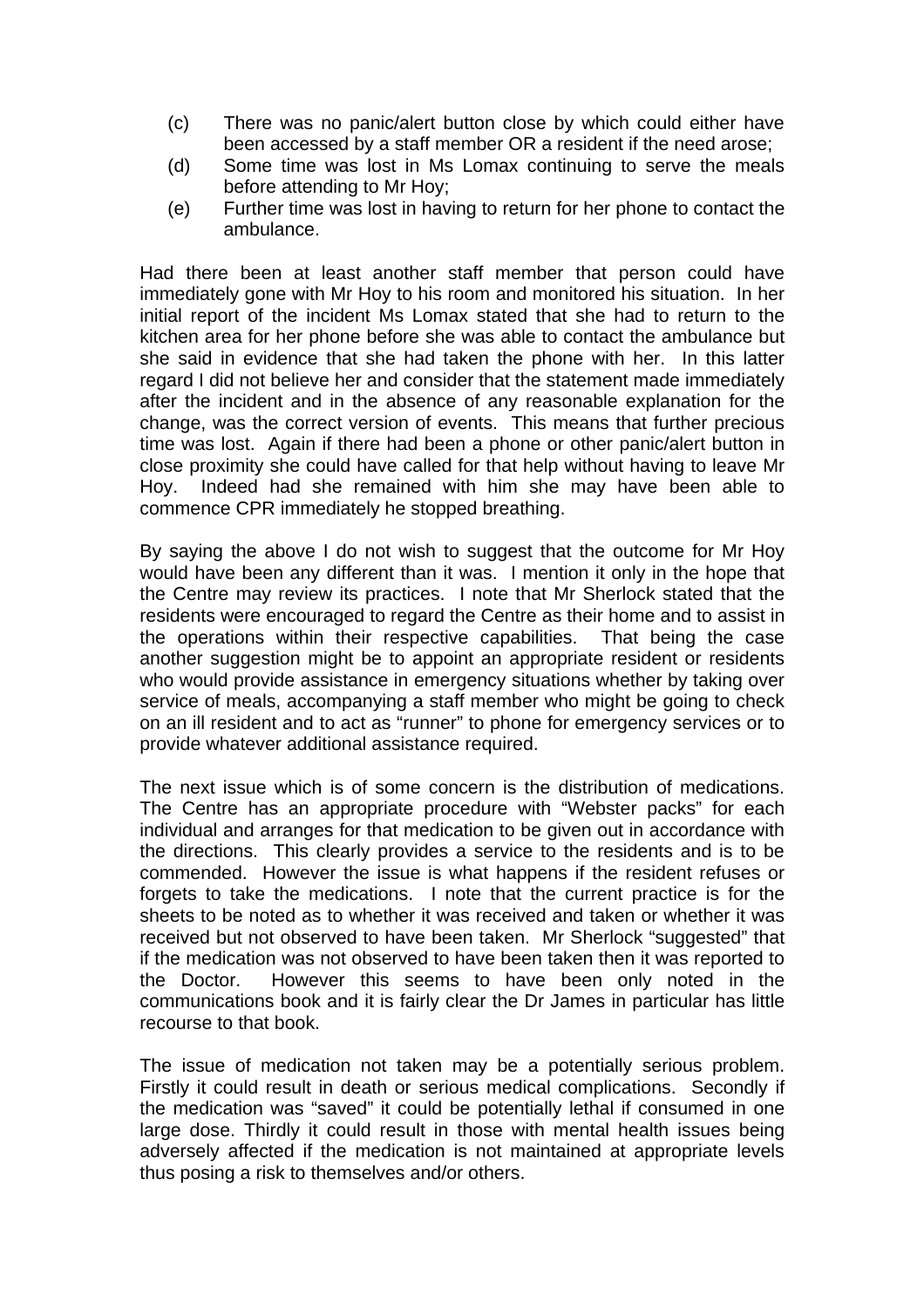There would also seem to be an issue where the Centre could have noted on the resident's record whether the taking of the medication was essential. If there was a failure to do so then perhaps immediate contact should be made with the doctor. I accept that the Centre is not in a position to force residents to take the medication but having regard to the difficulties of some of those residents then it might be precautionary to have some arrangement for medical advice to be sought immediately or as soon as practicable.

## *(b) Level 3 Accreditation*

This is the one area with which I have found some difficulty. What has caused some concern is that this accreditation is obviously intended to ensure some regulation of facilities which provide accommodation to those persons who are not highly functional, who are probably vulnerable and who have limited social and economic resources. It has to envisage people with physical and mental disabilities who may not require nursing home care but who are obviously unable to care for themselves without some level of assistance. For that reason alone there needs to be some more work done on the guidelines.

In a well run organisation self regulation is the preferable method of proceeding as it does not put in place a number of regulations which are unnecessary for every residence and which may impose an unreasonable financial impost for the type of service provided. I accept that Mr & Mrs Sherlock would be prepared to provide assistance and change as necessary. However in the general sense closer observation and/or regulation of similar facilities may be necessary.

Undoubtedly the Community Visitor fulfils a vital role in the enforcement of the regulations but I am of the view that the regulatory body also needs to be more proactive. I have mentioned above some matters in respect of the Tarampa After Care Centre which I thought were both good and bad in respect of the operation thereof.

Those matters which should be part of the regulation are as follows:

- (a) The employment of sufficient and appropriately trained staff to ensure the comfort and safety of residents;
- (b) Ensures that all staff employed in a Level 3 facility are trained and competent in both first aid and CPR;
- (c) Ensures that medications are appropriately stored and distributed;
- (d) Ensures that procedures are in place for advising doctors etc if the medications are not apparently taken;
- (e) Ensures the appropriate training of staff in the particular facility is such that they are aware of emergency procedures and the whereabouts of emergency equipment;
- (f) Depending on the size of the facility and type of residents whether the employment of a registered nurse is required to maintain accreditation; and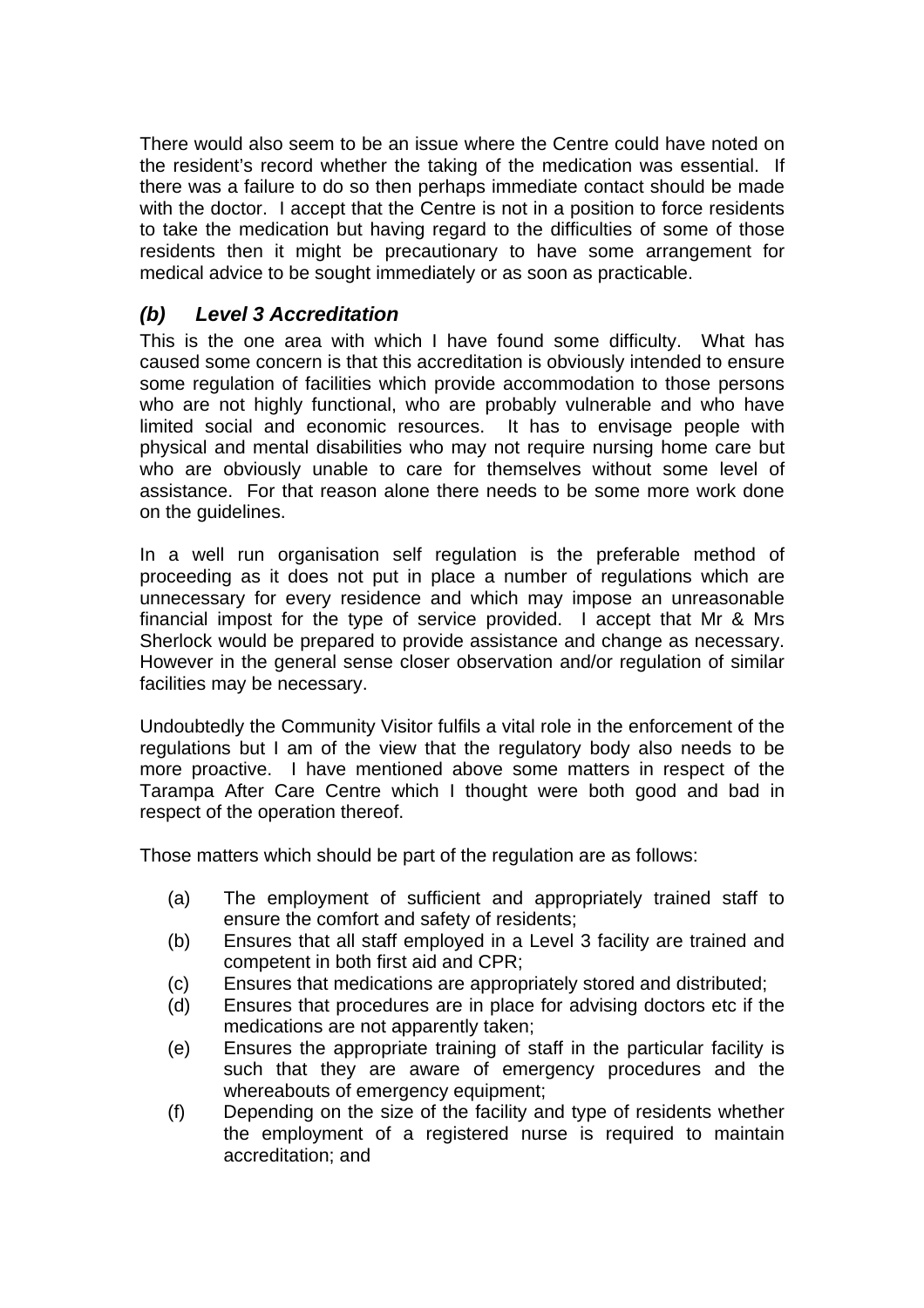(g) The installation of an emergency phone in close proximity to each of the residences and/or panic/alert buttons.

There may well be other issues which need to be addressed and which I have not foreseen, directed as this Inquest is to the facts of this matter.

#### *(c) Medical Treatment of Raleigh Hoy*

Mr Hoy was being treated by Dr James for his day to day medical ailments and by Dr Piaggio for the issues associated with his mental health.

Dr James it is fair to say is a medical practitioner of the old school. He had a somewhat robust attitude to Mr Hoy and noted that it was difficult to get appropriate information from him. It seemed that on a lot of the occasions when he saw him he considered that he was rambling and largely incoherent.

Dr James had been seeing Mr Hoy since 2005 when he first came to live at Tarampa. Unfortunately Dr James seems to have had no knowledge of the "Communications Book" which the Centre had established for the very purpose of keeping the medical practitioners apprised of the day to day issues with the residents. It also seems that Dr James continued to prescribe medications (e.g. Valpro) because that is what Mr Hoy was on when he first came to Tarampa. One might reasonably wonder why there wasn't regular checking as to whether this medication was still required.

Dr James said that his mental health was an issue for the Mental Health Unit but he continued prescribing a drug which he believed related to that mental health issue. It also seems that Dr James claims that he was unaware of the other medications he was on or which were prescribed by the mental health unit, other than those which were prescribed when he came to live at Tarampa. Again this is an area I might have thought was essential particularly when some drugs can have adverse effects when prescribed together.

Dr Piaggio, was his treating Psychiatrist, and had first consulted with Mr Hoy on 22<sup>nd</sup> June, 2007. At the time he accepted that the previous diagnosis of autistic spectrum disorder and schizophrenia was correct. He advises that Clozaril/Clozapine was, at the time of Mr Hoy's death, the "gold standard" for treatment resistant schizophrenia. Dr Piaggio also advised that although Valrpo (Epilim) is usually used in the treatment of epilepsy, in Mr Hoy's case it was prescribed "*because it acts as a mood stabiliser and an adjunct in the treatment of patients with schizophrenia, particularly those who are acting out and are aggressive"*.

In June, 2006 Mr Hoy had been hospitalised because he had become aggressive and hypo manic. He was admitted to the Ipswich Mental Health Unit from the emergency department and remained an inpatient until  $7<sup>th</sup>$  July, 2006. During this time he was treated by Dr Richardson and at the time of discharge he was prescribed a trial of Lithium twice per day. This trial was discussed with Dr Piaggio. Dr Piaggio again advised that this was an "adjunctive therapy" to manage Mr Hoy's aggression and hypomania. He did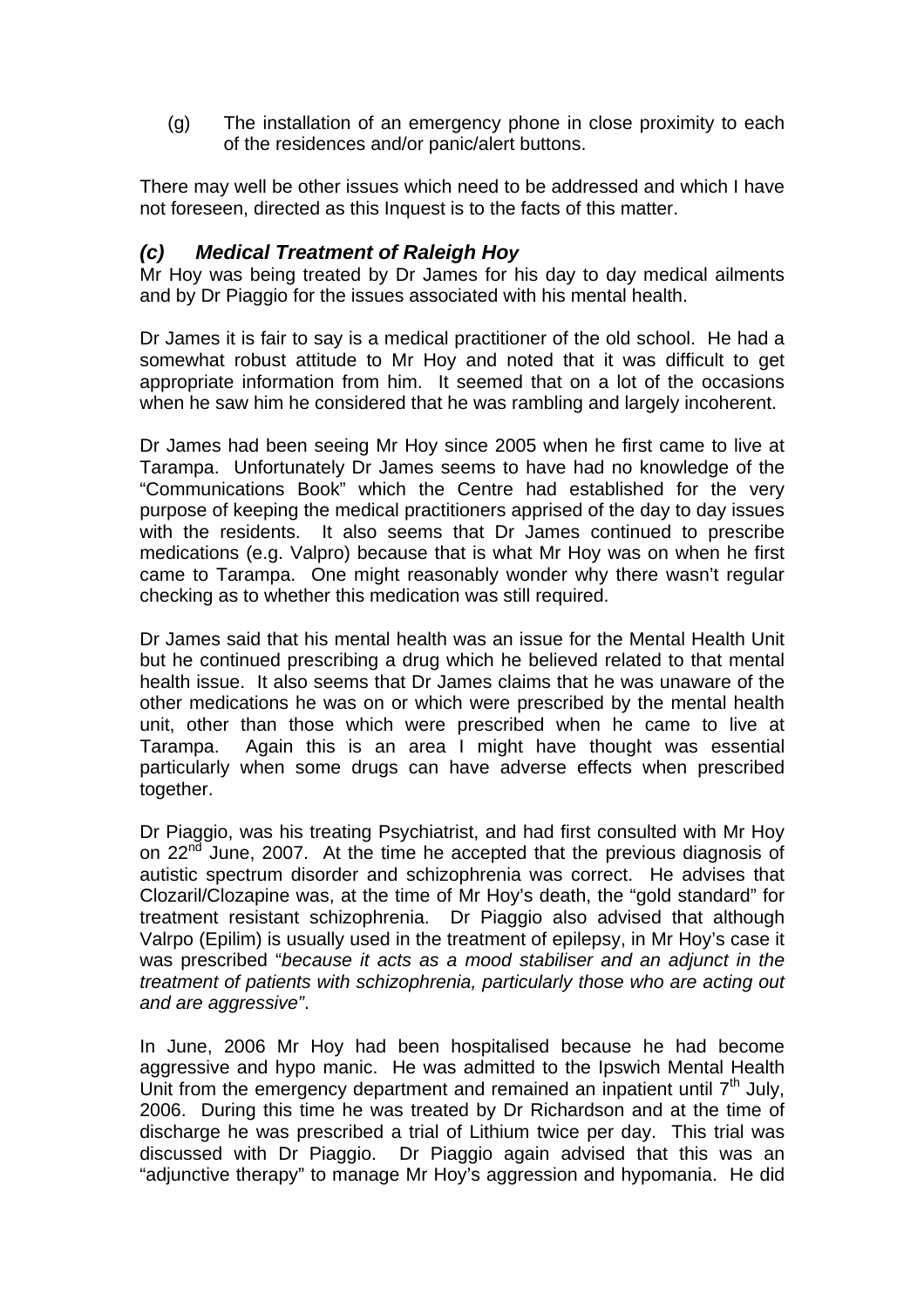not think that a combined treatment of clozapine, valproic acid and lithium was contraindicated.

It was Dr Piaggio who instigated the "Communication Book" at Tarampa. His entries indicate that at least some were directed to Dr James to make certain checks and have tests performed. However without Dr James being prepared to be co-operative in the use of this book it had limited value unless the staff ensured that Dr Piaggio's requests were passed on. In at least one circumstance Dr Piaggio had requested blood tests in respect of the lithium levels and was never provided with any results and did not know if they had in fact been performed, nor in fact did he contact Dr James about same.

Dr Piaggio also states that whilst on this type of medication regular blood tests are done to determine that the drugs remain within therapeutic limits. In addition patients on Clozaril were required to undergo an ECG, a chest X-ray and an Echocardiogram on a 2 to 3 year basis. Mr Hoy had last had a chest X-ray and ECG when admitted to hospital in June, 2006 with results that were not concerning. He was due to have the echocardiogram in late January, 2007. However the practice has now changed and such tests are performed every 18 months to 2 years.

Dr Piaggio says that it was and remains his practice to provide copies of the results of any blood tests he orders to be sent to the GP. I also note that one of the concerning factors of Clozaril is diarrhoea. This was another matter Dr James had been asked to follow up with an endoscopy. However Dr Piaggio was not overly concerned when there was no result provided, assuming that either the problem had been temporary or that Dr James was awaiting an appointment through the public health system for the endoscopy to be performed.

Whilst I have some reservations about the treatment provided by Dr James I would not suggest he was negligent or dangerous. Dr James is a practitioner of some 50 years experience. He may not have shown interest in the "Communications Book" but I cannot say that he did anything or failed to do anything which would be a cause for concern. I understand that since Mr Hoy's death Dr James has had more contact with Dr Piaggio and has attended some lectures given by Dr Piaggio. I think this demonstrates some expanding of his attitude.

Dr Piaggio presented as a practitioner of considerable experience and expertise who was well acquainted with his speciality. He seemed to have a caring attitude to Mr Hoy and had suggested some additional steps to be taken to assist with his comfort. Having regard to the likely demands of his practice within the Mental Health system it would be overly strict to criticise him for not following up on some issues and in fact he had every right to assume that a fellow professional was doing that which had been asked of him. He shows some proactive responses to the types of patient he deals with and also to assist organisations such as Tarampa in their care of such persons.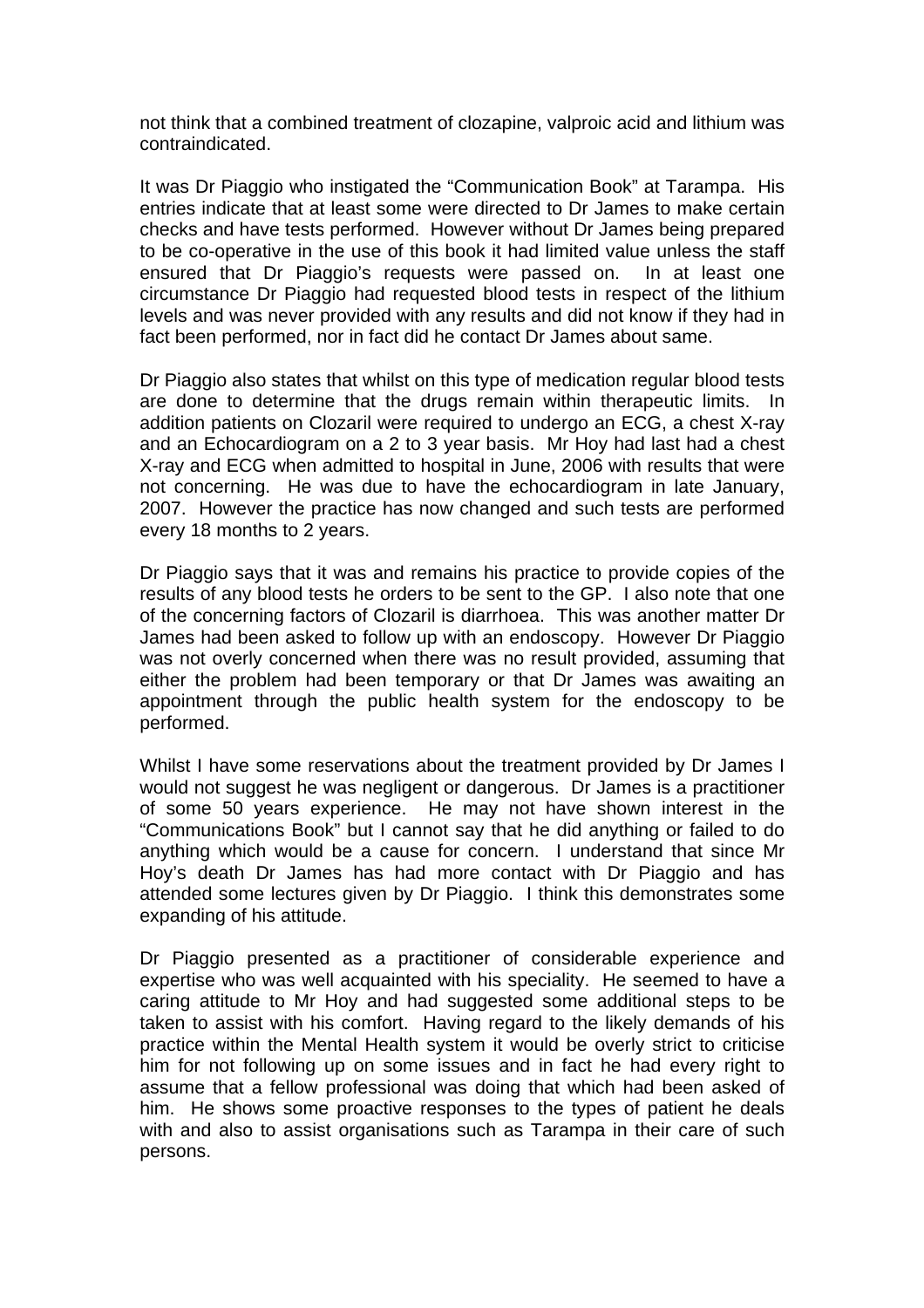## *(d) Link between Clozapine (Clozaril) and cardiomyopathy*

In the autopsy report Dr Nathan Milne reported that there was a raised concentration of Clozapine at 2.2 mg/kg. The reported fatal range of Clozapine is between  $1.2 - 13$  mg/kg so this reading was in the lower range. Dr Milne considers that cardiomyopathy is the cause of Mr Hoy's death and that some of the known causes of this condition include, alcohol, toxins and drugs, including clozapine. He was therefore of the view that it was *"Possible Clozapine caused or contributed to his cardiomyopathy".* Although there was a potentially fatal concentration of Clozapine in the blood he was not of the view that this was the likely cause of death due to that concentration being "*towards the lower end of the potentially fatal range and death is less likely to occur in long term users of the drug".* 

Associate Professor Lindsay Brown provided a report to Messrs Blake Dawson Waldron which has been admitted as Exhibit 23 in these proceedings. Essentially and assuming I am correctly interpreting Professor Brown's findings he substantially agrees with Dr Milne's comments. In particular he stated as follows:

*"While the measured clozapine concentration of 2. 2 mg/kg cannot be excluded as the cause of death, this seems unlikely given the reported post-mortem redistribution of this drug together with the therapeutic plasma concentrations reported over the previous three years for Mr Hoy."*

Overall I have come to the conclusion that whilst there is clear documented research which indicates the link between cardiomyopathy and the use of clozapine there is nothing in the evidence before me which would satisfy me that it has caused the condition in Mr Hoy.

## **FINDINGS PURSUANT TO s 45**

I am required to find as far as possible who the deceased was, when and where he died, what caused the death and how he came by his death. I have dealt above with the circumstances of Mr Hoy's death. Given the evidence before me I have no reason to depart from the finding made by Dr Milne as to the cause of death. As a result of considering all of the material contained in the exhibits and the evidence given by the witnesses I am able to make the following findings:

- (a) The identity of the deceased was Raleigh Hoy*;*
- (b) Mr Hoy died on  $6<sup>th</sup>$  January, 2007 ;
- (c) Mr Hoy died at Tarampa After Care Centre, 449 Lowood-Minden Road, Tarampa;
- (d) The cause of death was dilated cardiomyopathy.

## **RECOMMENDATIONS PURSUANT TO s46**

I do not propose to repeat some of the comments I made particularly under the heading of *"Level 3 Accreditation".* It is a complicated area and one which this Inquest only touched on in a peripheral sense but perhaps some of